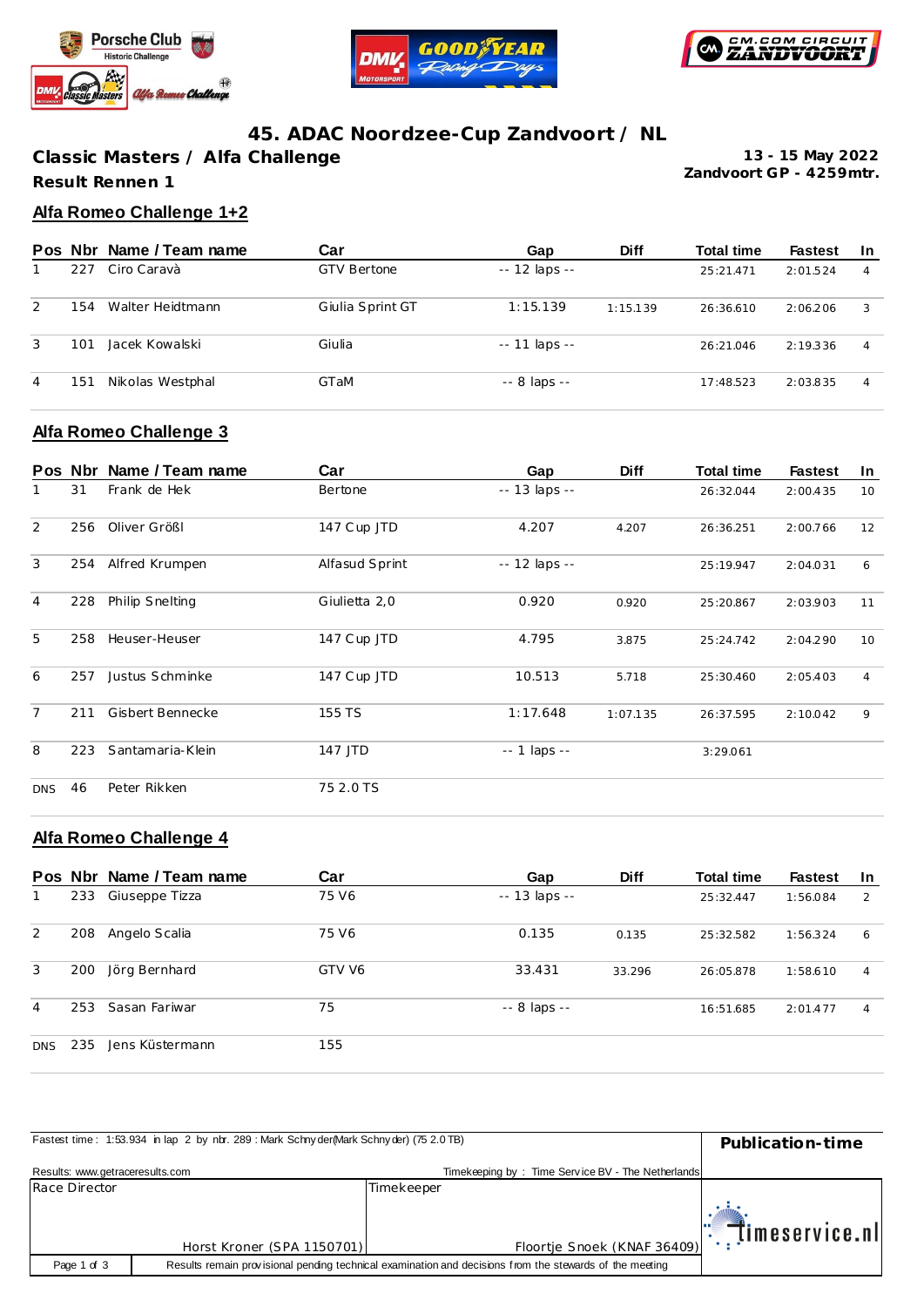



## **45. ADAC Noordzee-Cup Zandvoort / NL**

**Classic Masters / Alfa Challenge Result Rennen 1**

**Zandvoort GP - 4259mtr. 13 - 15 May 2022**

#### **Alfa Romeo Challenge 5**

|     | Pos Nbr Name / Team name | Car       | Gap           | <b>Diff</b> | <b>Total time</b> | Fastest  | - In |
|-----|--------------------------|-----------|---------------|-------------|-------------------|----------|------|
| 289 | Mark Schnyder            | 75 2.0 TB | -- 13 laps -- |             | 25:13.080         | 1:53.934 |      |
|     | 205 Karl-Heinz Meyer     | 156       | 1:39.623      | 1:39.623    | 26:52.703         | 2:01.934 |      |

#### **Alfa Romeo Challenge 6**

|     | Pos Nbr Name / Team name | Car     | Gap           | <b>Diff</b> | <b>Total time</b> | Fastest  | - In |
|-----|--------------------------|---------|---------------|-------------|-------------------|----------|------|
| 212 | Reiner Born              | 156 Cup | -- 12 laps -- | 2:12.487    | 27:01.434         | 2:12.934 |      |
| 203 | Martin Müller            | 156     | -- 9 laps --  |             | 20:34.287         | 2:13.432 |      |

## **Classic Masters 1**

|                | Pos Nbr | Name / Team name                  | Car       | Gap                | <b>Diff</b> | <b>Total time</b> | <b>Fastest</b> | <b>In</b> |
|----------------|---------|-----------------------------------|-----------|--------------------|-------------|-------------------|----------------|-----------|
| 1              | 71      | Thomas Roth<br>RAS Motorsport     | Lada 2105 | $-12$ laps $-$     |             | 27:19.207         | 2:13.903       | 4         |
| 2              | 72      | Swen Landwehr<br>RAS Motorsport   | Lada      | $-11$ laps $-$     |             | 26:57.067         | 2:24.121       | 3         |
| 3              | 75      | Marko Brenner<br>RAS Motorsport   | Lada      | 24.205             | 24.205      | 27:21.272         | 2:23.811       | 11        |
| $\overline{4}$ | 84      | Eckard Nienhold<br>RAS Motorsport | Lada      | $- - 7$ laps $- -$ |             | 17:16.331         | 2:12.219       | 4         |
| <b>DNS</b>     | 33      | Uwe Hahn<br>RAS Motorsport        | Lada      |                    |             |                   |                |           |

#### **Classic Masters 2**

|     | Pos Nbr Name / Team name | Car           | Gap           | <b>Diff</b> | <b>Total time</b> | <b>Fastest</b> | -In |
|-----|--------------------------|---------------|---------------|-------------|-------------------|----------------|-----|
| 501 | Ioannis Smyrlis          | BMW 318ti Cup | -- 12 laps -- |             | 25:18.928         | 2:04.023       | 11  |
| 506 | Geiss-Bodin              | BMW 318ti Cup | 7.754         | 7.754       | 25:26.682         | 2:04.829       | Q   |
| 502 | Dennis Luca Voss         | BMW 318ti Cup | 53.336        | 45.582      | 26:12.264         | 2:07.109       | 8   |

#### **Classic Masters 3**

|     | Pos Nbr Name / Team name | Car            | Gap           | <b>Diff</b> | <b>Total time</b> | Fastest  | -In              |
|-----|--------------------------|----------------|---------------|-------------|-------------------|----------|------------------|
| 133 | Leon Harhoff             | Opel Astra GSI | -- 12 laps -- |             | 25:30.084         | 2:05.010 |                  |
| 328 | Arne Lanzendörfer        |                | 23.491        | 23 4 9 1    | 25:53.575         | 2:03.471 | 12 <sup>12</sup> |

|                                 | Fastest time: 1:53.934 in lap 2 by nbr. 289: Mark Schny der (Mark Schny der) (75 2.0 TB)<br>Publication-time |                                                                                                         |                             |  |  |  |
|---------------------------------|--------------------------------------------------------------------------------------------------------------|---------------------------------------------------------------------------------------------------------|-----------------------------|--|--|--|
| Results: www.getraceresults.com |                                                                                                              | Timekeeping by: Time Service BV - The Netherlands                                                       |                             |  |  |  |
| Race Director                   |                                                                                                              | Timekeeper                                                                                              |                             |  |  |  |
|                                 |                                                                                                              |                                                                                                         | $\mathbb{E}$ (imeservice.nl |  |  |  |
|                                 | Horst Kroner (SPA 1150701)                                                                                   | Floortje Snoek (KNAF 36409)                                                                             |                             |  |  |  |
| Page 2 of 3                     |                                                                                                              | Results remain provisional pending technical examination and decisions from the stewards of the meeting |                             |  |  |  |